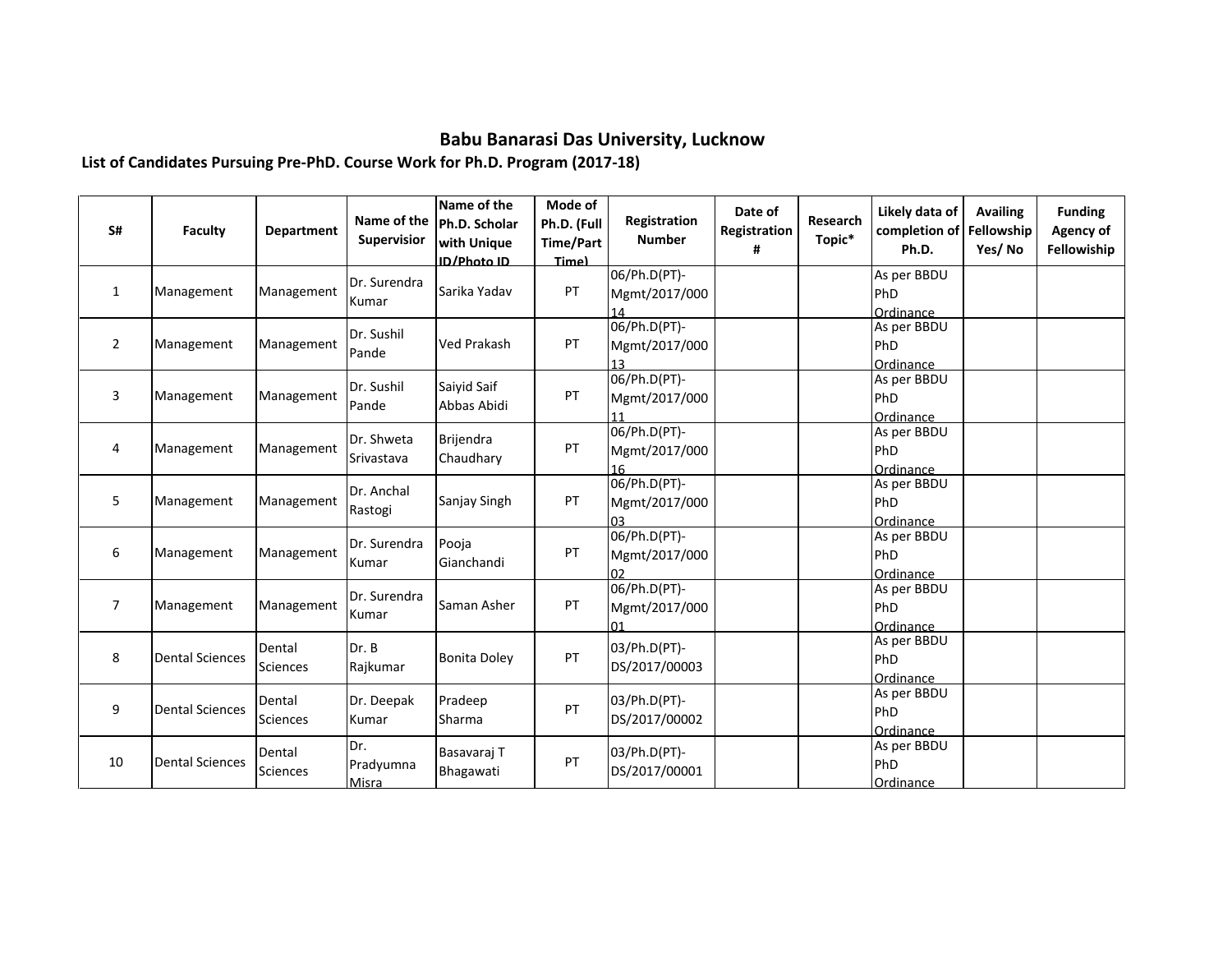| 11 | Engineering                | Computer<br>Science &<br>Engg. | Dr. Manuj<br>Darbari        | Shabad Siddiqui             | PT        | 04/Ph.D(PT)-<br>CSE/2017/00001 | As per BBDU<br>PhD<br>Ordinance |
|----|----------------------------|--------------------------------|-----------------------------|-----------------------------|-----------|--------------------------------|---------------------------------|
| 12 | Engineering                | Computer<br>Science &<br>Engg. | Dr. Devendra<br>Agarwal     | Rishi Kr.<br>Srivastava     | PT        | 04/Ph.D(PT)-<br>CSE/2017/00002 | As per BBDU<br>PhD<br>Ordinance |
| 13 | Engineering                | Computer<br>Science &<br>Engg. | Dr. Devendra<br>Agarwal     | Prabhash<br>Chandra Pathak  | PT        | 04/Ph.D(PT)-<br>CSE/2017/00003 | As per BBDU<br>PhD<br>Ordinance |
| 14 | Engineering                | Mechanical<br>Engg.            | Dr. Vivek<br>Srivastava     | <b>Amrit Anand</b><br>Dosar | PT        | 04/Ph.D(PT)-<br>ME/2017/00002  | As per BBDU<br>PhD<br>Ordinance |
| 15 | Engineering                | Mechanical<br>Engg.            | Dr. Vivek<br>Srivastava     | Ankit Asthana               | PT        | 04/Ph.D(PT)-<br>ME/2017/00001  | As per BBDU<br>PhD<br>Ordinance |
| 16 | Education                  | Education                      | Dr. Ritu<br>Sharma          | Gyan Prakash<br>Srivastava  | PT        | 12/Ph.D(PT)-<br>Edu/2017/00001 | As per BBDU<br>PhD<br>Ordinance |
| 17 | Education                  | Education                      | Dr. Ritu<br>Sharma          | Anoop Shukla                | PT        | 12/Ph.D(PT)-<br>Edu/2017/00002 | As per BBDU<br>PhD<br>Ordinance |
| 18 | Education                  | Education                      | Dr. Ritu<br>Sharma          | Rashmi Singh                | PT        | 12/Ph.D(PT)-<br>Edu/2017/00003 | As per BBDU<br>PhD<br>Ordinance |
| 19 | Legal Studies              | Law                            | Dr. Deepti<br>Singh         | Meenakshi<br>Awasthi        | PT        | 09/Ph.D(PT)-<br>Law/2017/00003 | As per BBDU<br>PhD<br>Ordinance |
| 20 | Legal Studies              | Law                            | Dr. Aditya<br>Veer Singh    | Mayank Kumar                | PT        | 09/Ph.D(PT)-<br>Law/2017/00004 | As per BBDU<br>PhD<br>Ordinance |
| 21 | Legal Studies              | Law                            | Dr. Deepti<br>Singh         | Shashya Mishra              | PT        | 09/Ph.D(PT)-<br>Law/2017/00001 | As per BBDU<br>PhD<br>Ordinance |
| 22 | Legal Studies              | Law                            | Bahadur Singh Shahi         | Dr. Narendra Sarvesh Kumar  | PT        | 09/Ph.D(PT)-<br>Law/2017/00002 | As per BBDU<br>PhD<br>Ordinance |
| 23 | Applied Sciences Chemistry |                                | Dr. P. K. Singh Vinod Kumar |                             | <b>FT</b> | 08/PhDEnv/2017<br>/00005       | As per BBDU<br>PhD<br>Ordinance |